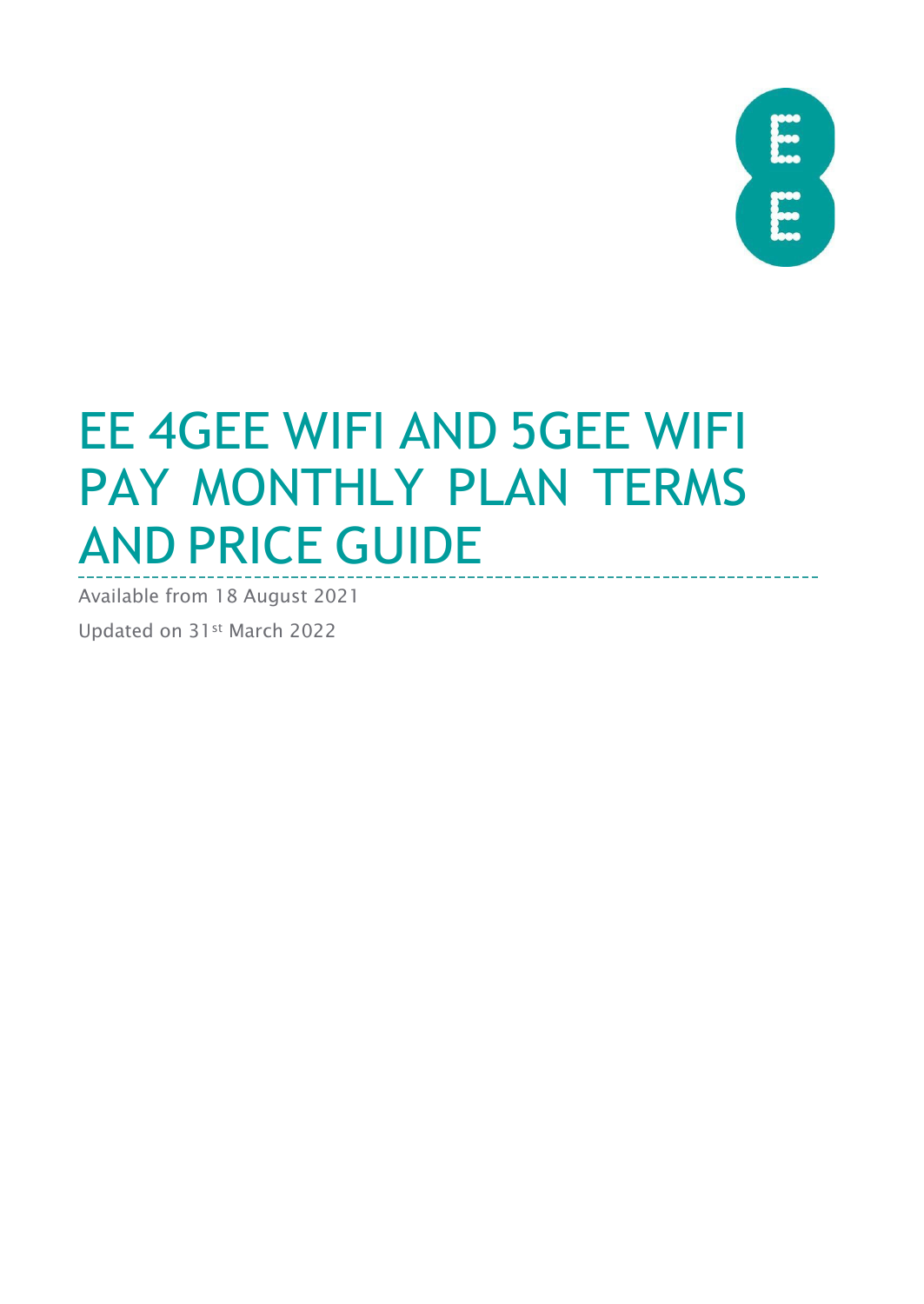# **PLAN TERMS**

Choose from a 4GEE WiFi Plan or 5GEE WiFi Plan, see our Price Guide at page 5 for details of your inclusive allowances. A compatible internet device will be required to access the internet.

You'll have to pass our standard credit check and promise to stay with us for the minimum term outlined in the Price Guide below.

Your monthly payment is for using mobile internet on your device. Your inclusive data allowance is for use when in the UK and Republic of Ireland (Jersey, Guernsey and Isle of Man not included). When outside the UK you may be subject to a data fair use policy (see below for details).

Plans are for normal person to person use from your device and are subject to your acceptance of our standard terms and conditions for pay monthly services. We monitor use in accordance with those terms. The terms state that you can't use these plans to sell access to our network to anyone else. They are also not to be used for anything unlawful or to send nuisance communications. Remember, we're free to decide that other types of use may also be breaking this term. If you do break this term, we'll contact you and ask you to stop and if you don't then we may disconnect your SIM card from our network.

#### **DATA USE IN UK**

You'll need 3G, 4G or 5G coverage to use mobile internet on your device. You'll need to be in range of our base stations: to use our 4G network you need to be within a 4G-enabled area and have a 4G compatible device. Plans are 5G enabled however to use 5G you will need to have a 5GEE WiFi device. 5G is only available in a limited number of locations. You can and should check expected coverage via our coverage maps at ee.co.uk/coverage. Your device may not be compatible with other UK networks or networks outside the UK. Whether you're on 3G, 4G or 5G coverage and speeds will vary depending on your location, the number of people on the network and other factors such as weather and geography. In some very limited circumstances right at the edge the 5Genabled area and when you are indoors, your device may show you're connected to the 5G network when you're not. You'll still receive our best available speed at this location.

Each plan gives you a data allowance to use each month. If you have a plan with a capped data allowance, we'll let you know by text message to your device when your data is running low (when 80% of your allowance is used up) and when it has run out.

If you have a capped data allowance (i.e. not an unlimited data plan) once you have used up your monthly data allowance your speed will be capped at 0.5Mbps. You will regain access to our fastest speeds upon any of the following:

- renewal of your monthly plan allowance;
- by buying one of our data add-ons; or
- if you are gifted data by someone else in your family account.

Once the data add-on or gifted data runs out, you will return to the capped speeds until your monthly plan allowance has renewed.

Depending on the capability of your device, you can use mobile internet on your device to make internet phone calls ('VoiP') use your device as a modem ('tethering') and device for peer to peer file sharing.

#### **UNLIMITED PLANS**

50GB fair use policy applies outside UK. Personal, non-commercial use only. If you regularly tether 12 or more devices, we will consider this non-personal use and have the right to move you to a more suitable plan. We will consider usage above 600GB/month to be non-personal use and have the right to apply traffic management controls to deprioritise your mobile traffic during busy periods or to move you to a business plan. You can gift up to 100GB. Data usage on an unlimited plan will decrement from giftable allowance. Any data boost allowance will be added to the giftable allowance.

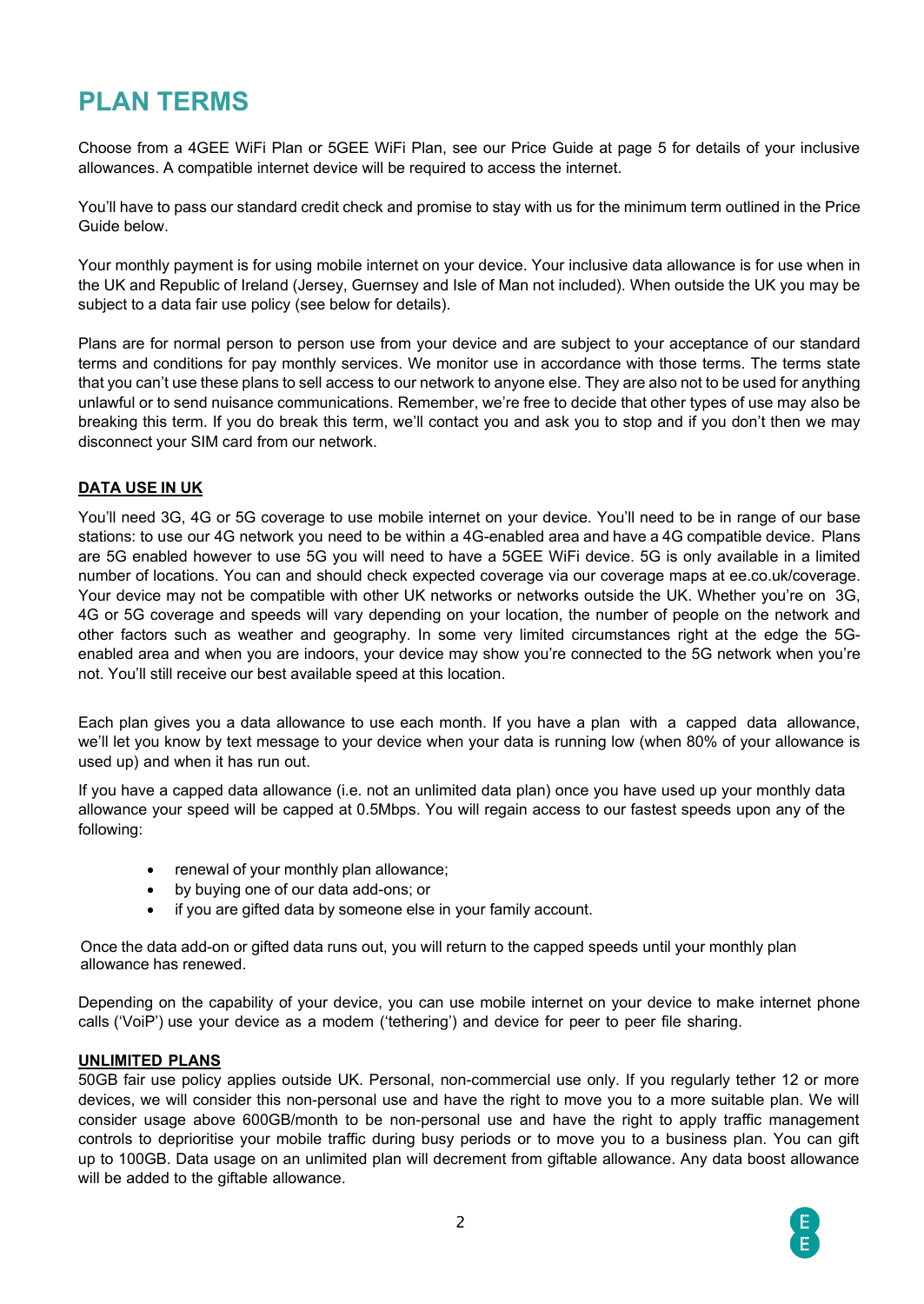#### **ROAMING**

A daily charge will apply to use allowances in the EU/EEA unless you have an add-on or Smart Benefit that includes EU/EEA Roaming. See below for details of destinations included.

The charge applies to customers joining or upgrading to these plans from  $18<sup>th</sup>$  August 2021, however the charge will only be enforced from 3rd March 2022.

Our **Europe Roaming Zone** presently includes:, Austria, Azores, Belgium, Bulgaria, Croatia, Cyprus\*, Czech Republic, Canary Islands, Denmark, Estonia, Finland, France, French Guyana, Germany, Gibraltar, Greece, Guadeloupe, Guernsey, Hungary, Iceland, Isle of Man, Italy, Jersey, Latvia, Liechtenstein, Lithuania, Luxembourg, Madeira, Malta, Martinique, Mayotte, Monaco, Netherlands, Norway, Poland, Portugal, Reunion Islands, Romania, San Marino, Saint Martin (French), Saint Barthelemy, Slovakia, Slovenia, Spain, Sweden, Switzerland and Vatican City (Italy).

\* Note Turkey (you may connect to a Turkish network in Northern Cyprus) and Andorra are outside the EU/EEA and not included in our European Roaming Zone. Therefore to use data in these countries you would need to purchase a data pass and any calls made from either of these countries, or from Northern Cyprus if connected to a Turkish network, will be chargeable.

#### Fair use amount

If your domestic data allowance is greater than 50GB, a fair usage policy of 50GB whilst roaming in our Europe zone will apply (i.e. you can use up to 50GB from your allowance while roaming). Once you've used your fair use policy amount when roaming, we will notify you and surcharges will apply to continue using data when roaming in our Europe and Rest of World Zones.

The surcharges will last until you exhaust the remainder of your domestic data allowance, return to the UK, or until your next bill date (whichever is earlier).

• 1MB £0.0036

Note whilst the charge displayed above is per MB, EE charge on a per KB basis (i.e. 1KB = £0.00000352 or 0.000352p).

Whether you have a FUP and are subject to the above surcharges after exhausting your fair use amount, or you have a domestic allowance of 50Gb or less and therefore not subject to the fair use amount, if you use all your domestic data allowance when roaming outside the UK you'll need to buy an out of bundle data add-on to continue using data. Details of these data add-ons (and the surcharges mentioned above) can be found in the EE Pay Monthly Non-Standard Price Guide.

#### **Speeds**

All our customers can enjoy the superfast speeds supported by our roaming partners abroad. But please note: Speeds outside the UK always depend on the network you connect to and 4G may or may not be available. We aren't responsible for the speeds or coverage you get outside the UK. As in the UK, your coverage and speeds will vary depending on your location, the number of people on the network and other factors such as weather and geography.

#### Stable links

You must comply with the EE fair use policy which includes you being a permanent resident in, or having a stable link to, the UK. We will consider you to have a stable link to the UK if, during any four-month period, you:

- spend a total of two months or more within the UK; or
- mainly use your inclusive data usage allowances in the UK, rather than while you are roaming.

If we reasonably believe there is a breach of this stable links policy, we will monitor this based on the combination of your presence in the UK and usage in the EU/EEA/Switzerland for four months. If, during this four month period, we believe or know that you may have breached the conditions set out above, we will notify you of the breaches and ask you to explain the reasons for this, as well as setting out the type of proof you need to supply to satisfy us that your usage complies with EE's stable links policy.

If you do not contact us within 14 days or we think that your explanation for your usage is unreasonable we may

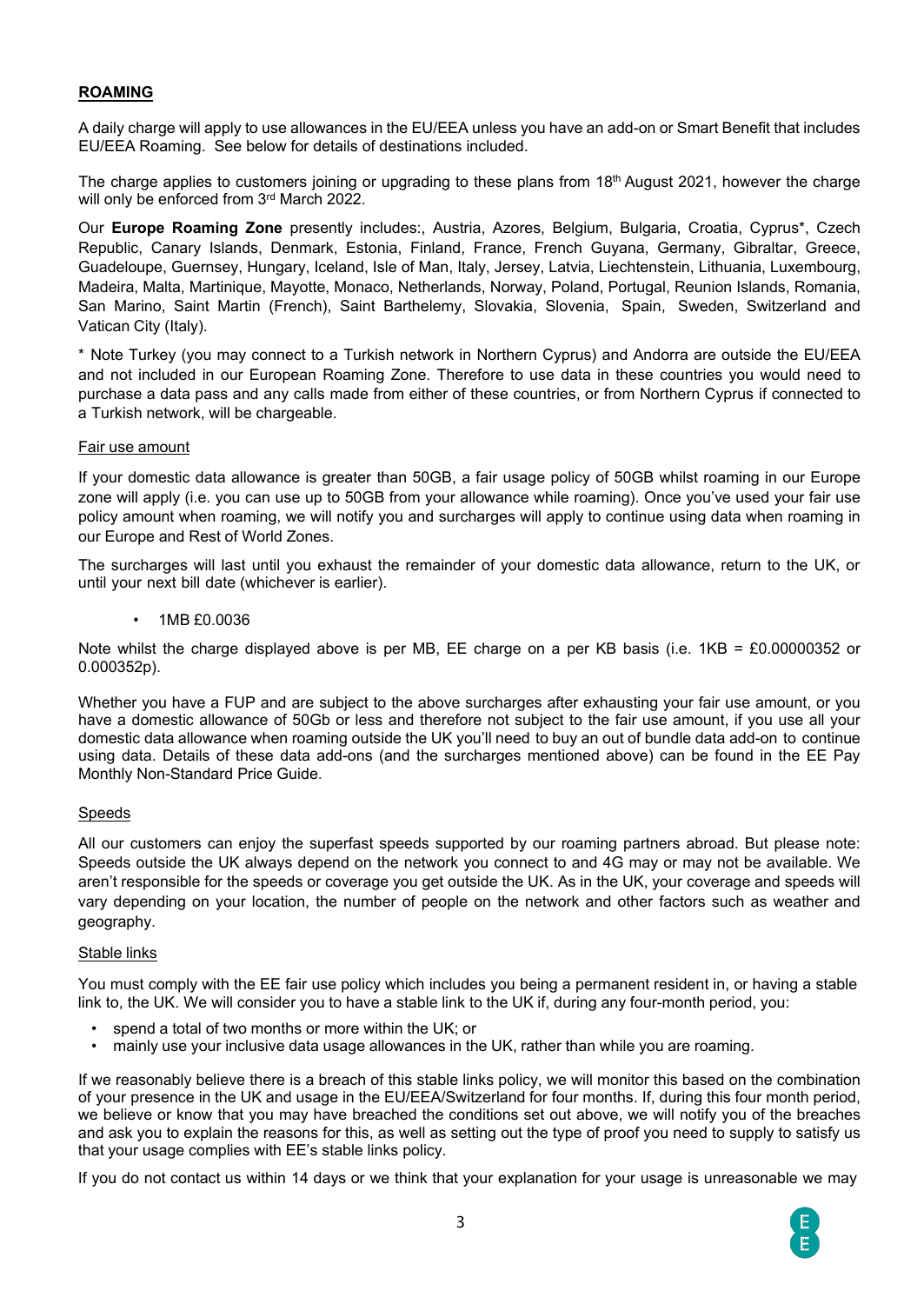apply a surcharge for all future usage. Surcharges are set out above and we will cease to charge these surcharges when you contact us and either supply the proof requested in our notification or comply with the stable links policy. You may not resell our UK SIM cards to persons not residing in or having stable links to the UK. If you do, we may block the SIM card and roaming services.

#### **Complaints**

If you have any concerns about EE's fair use policy, please get in touch with us using your preferred contact method at our [Ways to Complain](https://ee.co.uk/help/help-new/make-a-complaint) page. Please see our [Complaint Code of Practice](https://ee.co.uk/help/help-new/safety-and-security/protecting-your-information/complaints-code-of-practice) for full details of our complaints procedure.

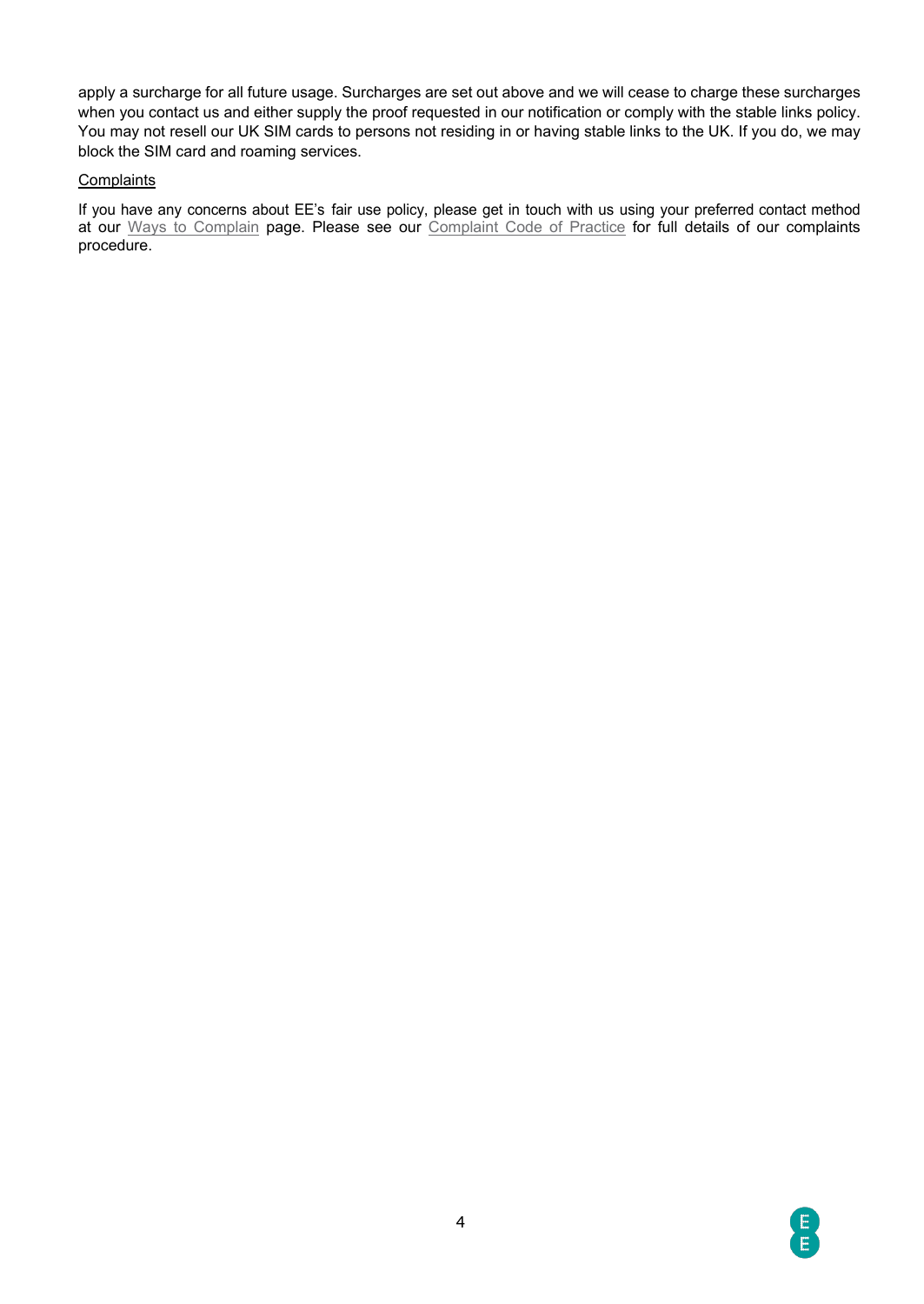# **PLAN PRICE GUIDE**

For new and upgrading customers from 18 August 2021. This is the Plan Price Guide referred to in your full pay monthly agreement with us. This Plan Price Guide forms part of your agreement with us.

The monthly price shown, add-ons and all out of bundle charges will increase on or after 31st March every **year by the Consumer Price Index rate of inflation published in January that year, plus 3.9%. See ee.co.uk/increase for details. Please note the cost of other services you take from us may increase or decrease while you're an EE customer. To check your current monthly price plan charge just check your latest bill or My EE**

## 4GEE WiFi Plans:

| <b>24 Month Plans</b>   |        |        |        |        |           |  |
|-------------------------|--------|--------|--------|--------|-----------|--|
| Monthly cost (Inc. VAT) | £13.00 | £15.00 | £20.00 | £30.00 | £40.00    |  |
| Data                    | 4GB    | 10GB   | 40GB   | 100GB  | Unlimited |  |

| 30 Day Plans            |        |        |        |        |           |
|-------------------------|--------|--------|--------|--------|-----------|
| Monthly cost (Inc. VAT) | £15.00 | £17.00 | £22.00 | £32.00 | £45.00    |
| Data                    | 4GB    | 10GB   | 40GB   | 100GB  | Unlimited |

## 5GEE WiFi Plans:

| <b>24 Month Plans</b>   |        |           |  |  |  |  |
|-------------------------|--------|-----------|--|--|--|--|
| Monthly cost (Inc. VAT) | £40.00 | £50.00    |  |  |  |  |
| Data                    | 100GB  | Unlimited |  |  |  |  |

| <b>30 Day Plans</b>     |        |           |  |  |  |
|-------------------------|--------|-----------|--|--|--|
| Monthly cost (Inc. VAT) | £45.00 | £55.00    |  |  |  |
| Data                    | 100GB  | Unlimited |  |  |  |

## Indirect mobile broadband Plans:

| <b>12 Month Plans</b>   |        |        |        |        |           |  |
|-------------------------|--------|--------|--------|--------|-----------|--|
| Data                    | 4GB    | 10GB   | 40GB   | 100GB  | Unlimited |  |
| Monthly cost (inc. VAT) | £10.00 | £15.00 | £20.00 | £25.00 | £40.00    |  |

| 30 Day Plans            |        |        |        |        |           |  |
|-------------------------|--------|--------|--------|--------|-----------|--|
| <b>Data</b>             | 4GB    | 10GB   | 40GB   | 100GB  | Unlimited |  |
| Monthly cost (inc. VAT) | £15.00 | £20.00 | £26.00 | £32.00 | £43.00    |  |